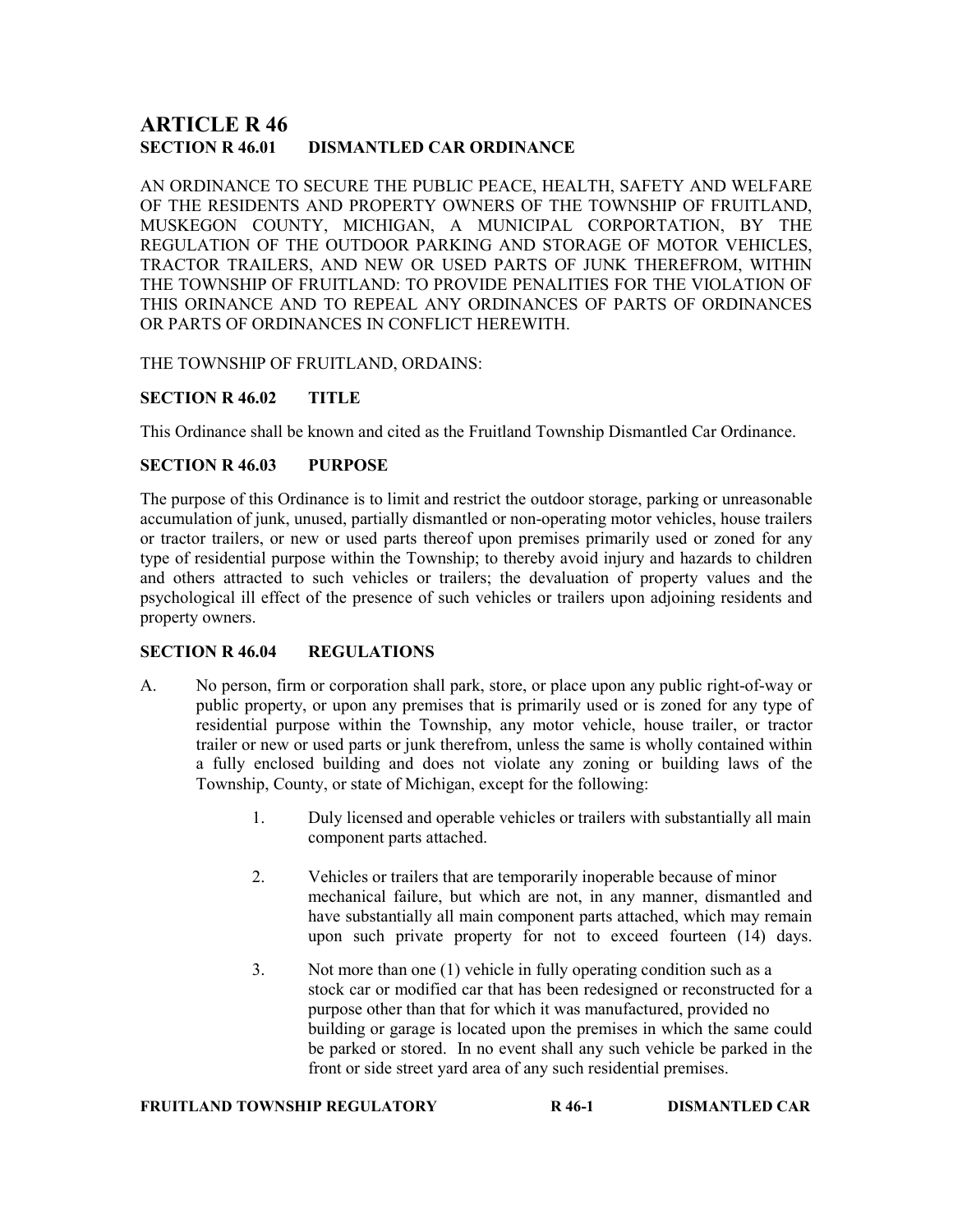- B. No repairing, re-designing, modifying or dismantling work or operations shall be allowed upon any vehicle or trailer or parts thereof upon any public right-of-away or public property or on any property primarily used or zoned for any type or residential purpose for a period in excess of twenty-four (24) hours except such shall be accomplished within fully enclosed buildings; will not constitute a nuisance or annoyance to adjoining property owners or occupants; and does not violate any provisions of the Fruitland Township Zoning Ordinance. Any such work within such twenty-four (24) hour period heretofore allowed shall not, however, consist of any major repair, re-designing, modifying or dismantling work, but only such occasional minor work as may infrequently be required to maintain a vehicle or trailer or parts thereof in normal operating conditions.
- C. In the event the foregoing regulations create any special or peculiar hardship beyond the control of a particular violator thereof because of unforeseen circumstances, the Building and Zoning Inspector of the Township is hereby given the authority to grant permission to an applicant to operate contrary to the provisions hereof for a limited period of not to exceed fourteen (14) days, provided no adjoining property owner or occupant is unreasonably adversely affected thereby and the spirit and purpose of this Ordinance are still substantially observed.

## SECTION R 46.05 NUISANCE

Any parking, storage, placement, or operation in violation of the provisions of this Ordinance are hereby declared to be a public nuisance which may be enjoined or which may subject the violator to civil damage and the fines and penalties herein provided for.

# SECTION R 46.06 CONSTRUCTION

This Ordinance shall not prevent the operation of any licensed junk yard, salvage yard, garage, body or paint shop legally operating within a proper zone as defined in the Fruitland Township Zoning Ordinance, and shall be in addition to any other laws, or Ordinances respecting rubbish, refuse, litter, trash, or junk control and regulations.

#### SECTION R 46.07 SAVING CLAUSE

The provisions of this Ordinance are hereby declared to be severable and if any clause, sentence, word, section or provision is declared void or unenforceable for any reason by any court of competent jurisdiction, it shall not affect any portion of the Ordinance other than said part or portion thereof.

#### SECTION R 46.08 PENALTY

Any person, firm or corporation who violates any of the provisions of this ordinance, or aids or abets another person in violation of this ordinance, shall be responsible for a civil infraction and subject to fines as published by the Township from time to time. Each day's continued violation shall constitute a separate and distinct offense.

In addition to the imposition of the foregoing fines and penalties, the Township Building and Zoning Inspector, any Township police officer, or such other officer as the Township

FRUITLAND TOWNSHIP REGULATORY R 46-2 DISMANTLED CAR